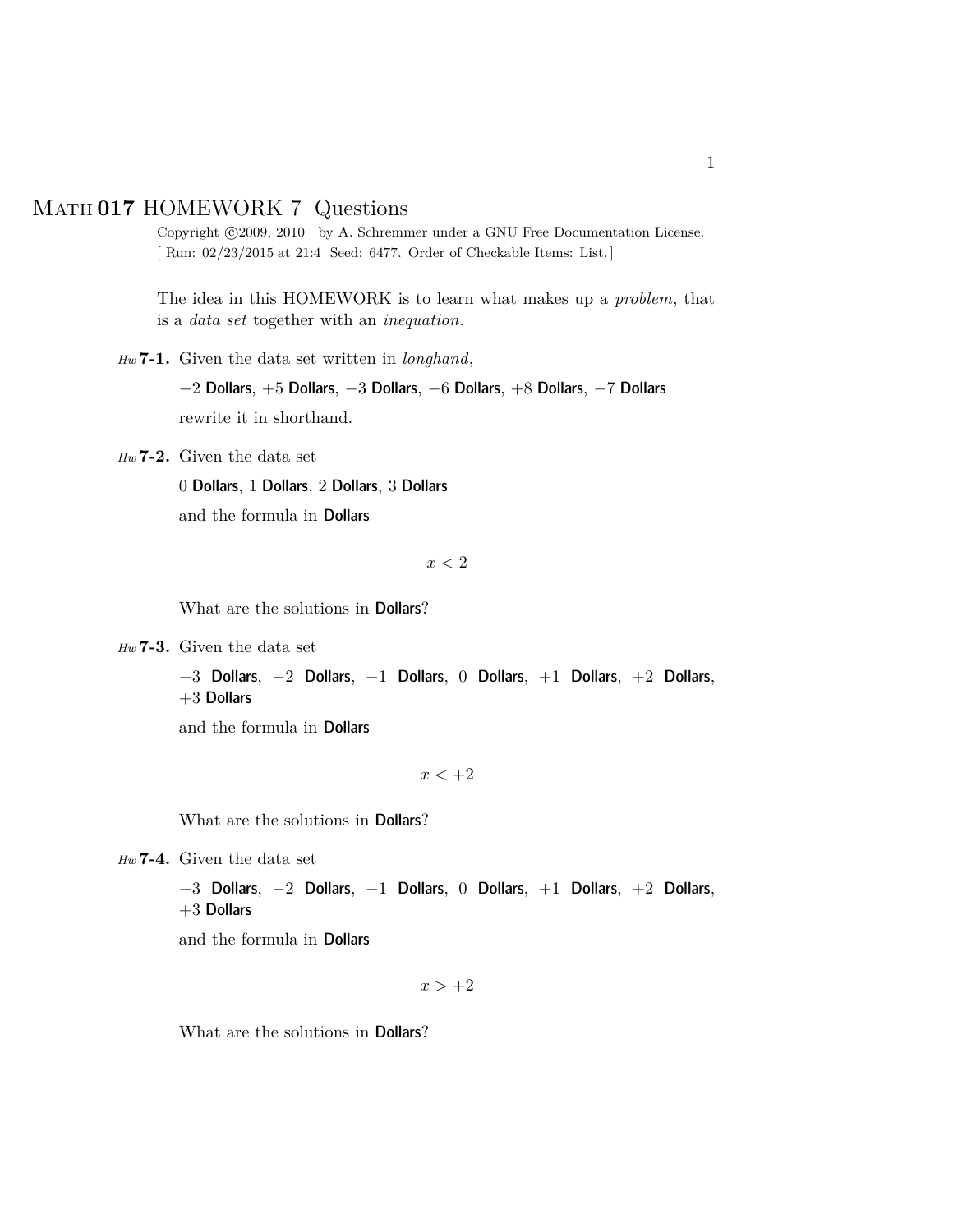*Hw* **7-5.** Given the data set

−3 Dollars, −2 Dollars, −1 Dollars, 0 Dollars, +1 Dollars, +2 Dollars,  $+3$  Dollars

and the formula in Dollars

 $x \leq +2$ 

What are the solutions in Dollars?

*Hw* **7-6.** Given the data set

−3 Dollars, −2 Dollars, −1 Dollars, 0 Dollars, +1 Dollars, +2 Dollars,  $+3$  Dollars

and the formula in Dollars

 $x \geq +2$ 

What are the solutions in Dollars?

*Hw* **7-7.** Given the data set

−3 Dollars, −2 Dollars, −1 Dollars, 0 Dollars, +1 Dollars, +2 Dollars,  $+3$  Dollars

and the formula in Dollars

 $x = +2$ 

What are the solutions in Dollars?

*Hw* **7-8.** Given the data set

−3 Dollars, −2 Dollars, −1 Dollars, 0 Dollars, +1 Dollars, +2 Dollars,  $+3$  Dollars

and the formula

 $x \neq +2$ 

What are the solutions?

*Hw* **7-9.** Given the data set

−3 Dollars, −2 Dollars, −1 Dollars, 0 Dollars, +1 Dollars, +2 Dollars,  $+3$  Dollars

and the formula in Dollars